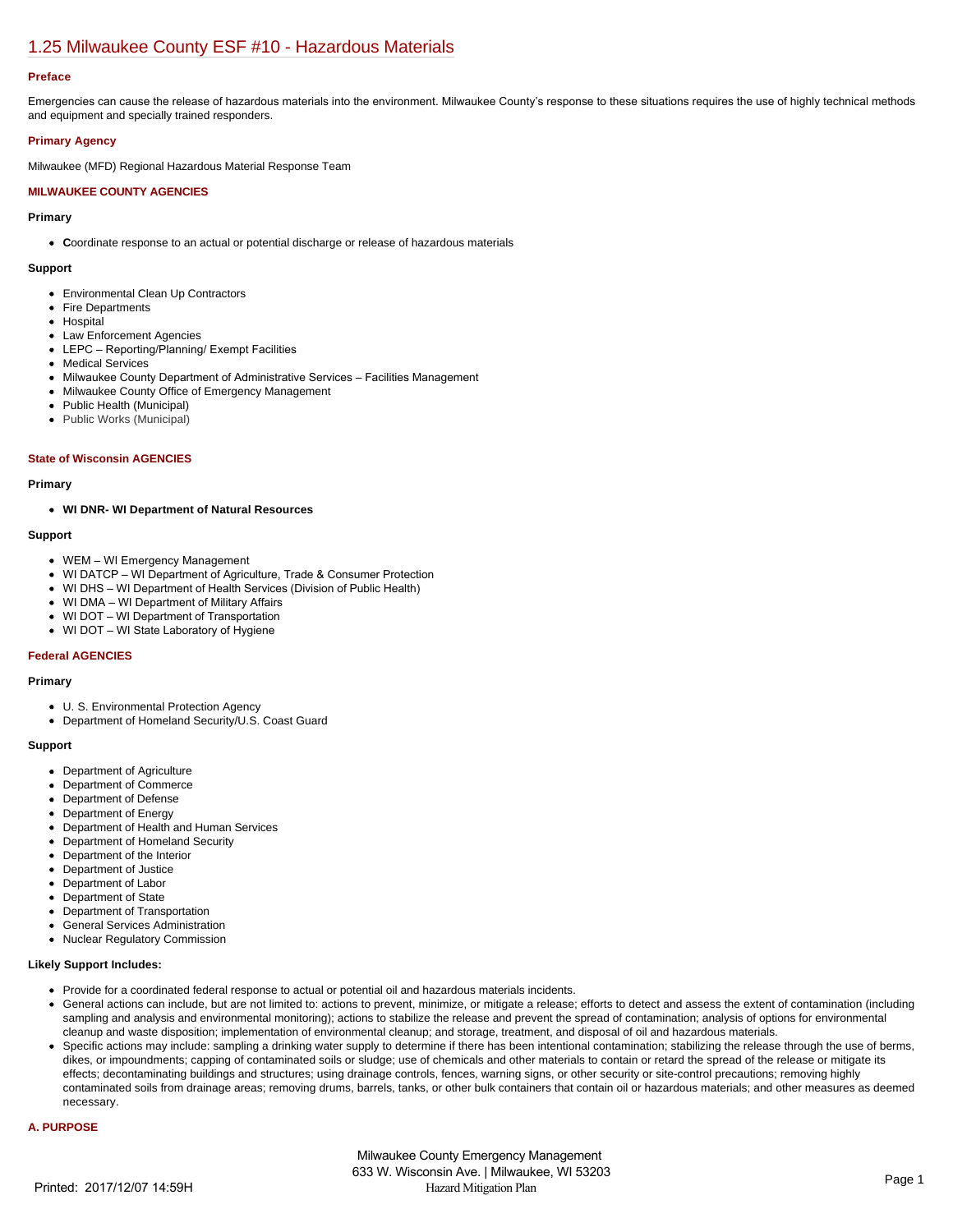1. Coordinate response to an actual or potential discharge or release of hazardous materials.

## **B. POLICIES**

1. For the purpose of this plan, a hazardous material is defined as "Any substance or material, including radioactive materials, which, when uncontrolled, can be harmful to people, animals, property or the environment.

2. The Milwaukee (MFD) Regional Hazardous Material Team, Fire Departments and municipal agencies will exercise broad lawful authority, within existing capabilities, to protect life, property and the environment threatened by hazardous materials incidents, to include ordering evacuations, in-place sheltering, and necessary actions to contain the spill or release.

3. The local fire department will retain the role of Incident Commander (IC) until the immediate threat to public safety is abated. Thereupon, the on-scene IC will normally be turned over to the responsible party (spiller) who has primary responsibility for cleanup of the spill/release (under the direction of the Wiscon-sin Department of Natural Resources).

## **PRIMARY DEPARTMENT RESPONSIBILITIES/TASKS BY PHASE**

## **MILWAUKEE (MFD) REGIONAL HAZARDOUS MATERIAL RESPONSE TEAM**

|                      | Work with the Office of Emergency Management and the LEPC to:                                                                                                                                                                                                                |
|----------------------|------------------------------------------------------------------------------------------------------------------------------------------------------------------------------------------------------------------------------------------------------------------------------|
| <b>Pre-Emergency</b> | 1. Maintain this Emergency Support Function (ESF).<br>2. Schedule drills, exercises.<br>3. Develop emergency action checklists.<br>4. Maintain information on facilities with extremely hazardous substances.<br>5. Maintain a hazardous materials response team capability. |
|                      |                                                                                                                                                                                                                                                                              |

|           | 1. Receive notice of hazardous materials incident(s).                                                                                  |
|-----------|----------------------------------------------------------------------------------------------------------------------------------------|
|           | 2. Identify, locate hazardous materials incident site(s).                                                                              |
|           | 3. Activate essential ESF services.                                                                                                    |
|           | 4. Activate Milwaukee County EOC, if appropriate.                                                                                      |
|           |                                                                                                                                        |
|           | • Send a representative to the EOC if activated.                                                                                       |
|           | 5. Assess incident to determine level of response required.                                                                            |
|           | 6. Issue warnings and/or notifications to populations at-risk.                                                                         |
|           | 7. Notify emergency personnel, including medical facilities, of dangers and anticipated casualties and proper measures to be followed. |
|           | 8. Manage contaminated causalities.                                                                                                    |
|           | 9. Address environmental impacts.                                                                                                      |
|           | 10. On-Scene Response Activities:                                                                                                      |
|           |                                                                                                                                        |
| Emergency | • a. Dispatch hazardous materials response team.                                                                                       |
|           | • b. Establish on-scene command post.                                                                                                  |
|           | • c. Determine and assess type(s) of hazard, impacts and site boundaries.                                                              |
|           | • d. Apply countermeasures, i.e. control ignition sources, stop releases, contain spills, control vapors, to limit spread of hazardous |
|           | materials. Establish control zones and decontamination measures.                                                                       |
|           | • e. Perform emergency rescue.                                                                                                         |
|           | • f. Provide medical treatment as necessary.                                                                                           |
|           | • g. Fight fires.                                                                                                                      |
|           | • h. Protect the lives and safety of the citizens and first responders.                                                                |
|           | • i. Identify the most appropriate decontamination and/or treatment for victims.                                                       |
|           | • <i>i.</i> Ensure emergency responders properly follow protocol and have appropriate protective gear.                                 |
|           | • k. Determine and implement public safety measures, e.g. warning, evacuation, shelter-in-place.                                       |
|           |                                                                                                                                        |
|           | • I. Activate County Terrorism Response Plan, and make contact with Terrorism Warning Point if CBRNE/WMD event is suspected to be      |
|           | resulting from intentional act.                                                                                                        |
|           | • m. Preserve as much evidence as possible to aid in the investigation process.                                                        |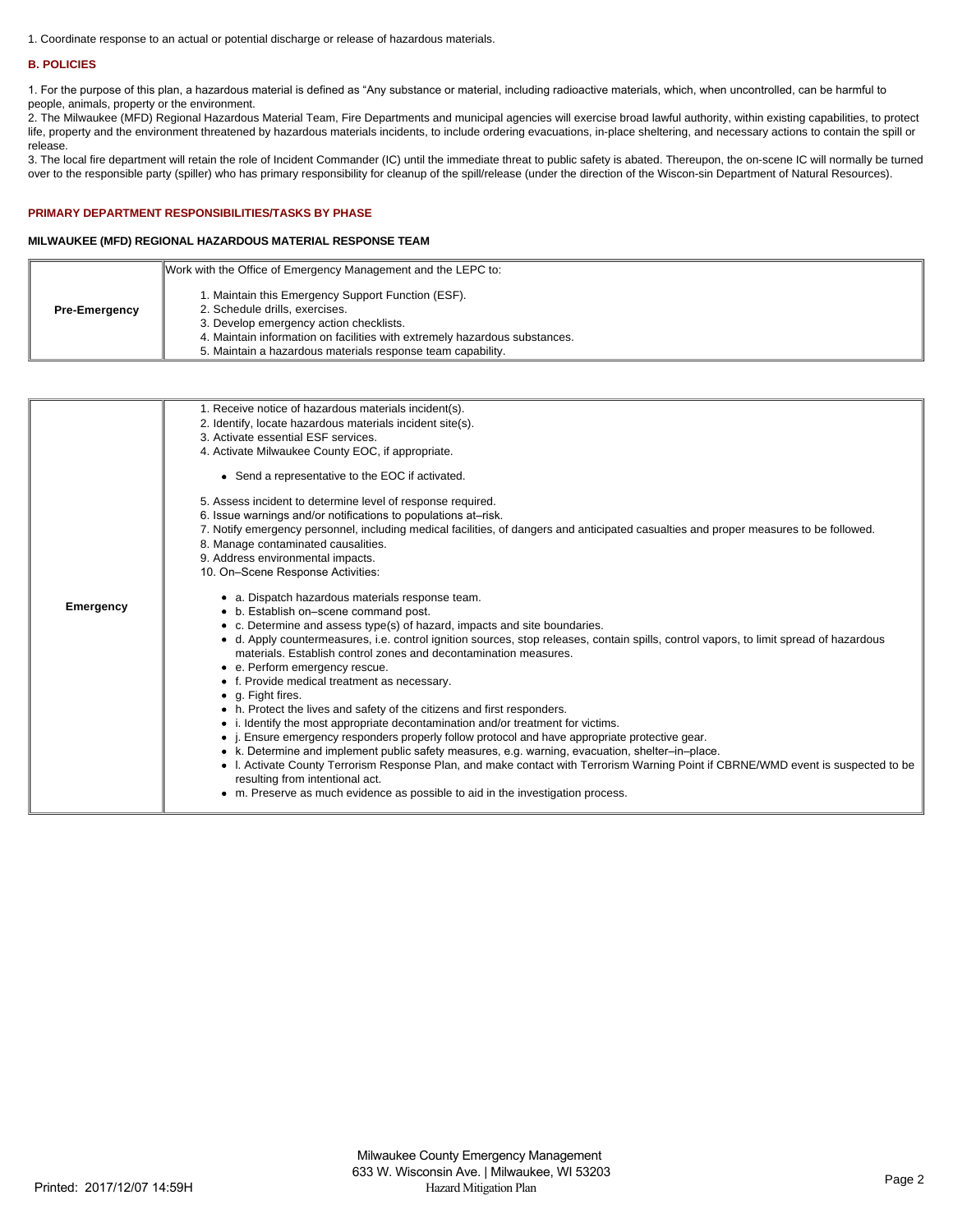|                             | 1. Staff the ESF # 10 position in the EOC.                                                                                                    |
|-----------------------------|-----------------------------------------------------------------------------------------------------------------------------------------------|
|                             | 2. Identify incident sites requiring HazMat response services.                                                                                |
|                             | 3. Determine present and future need for on-scene resources:                                                                                  |
|                             | • a. Communications.                                                                                                                          |
|                             | • b. Warning.                                                                                                                                 |
|                             | • c. Search and rescue.                                                                                                                       |
|                             | • d. Emergency medical.                                                                                                                       |
|                             | e. Heavy rescue.                                                                                                                              |
|                             | • f. Evacuation.                                                                                                                              |
|                             | • g. Mass casualty transportation.                                                                                                            |
|                             | • h. Mobile shelter.                                                                                                                          |
|                             | • i. Transport of emergency responders and resources.                                                                                         |
|                             | • j. Other Logistics, such as food, water, emergency power, lighting, etc.                                                                    |
|                             |                                                                                                                                               |
|                             | 4. Obtain, coordinate HazMat response resources as requested by field incident commanders.                                                    |
|                             | 5. Coordinate the acquisition of personnel, supplies and administrative support necessary to conduct hazardous materials operations Including |
|                             | protective actions, such as evacuation and/or sheltering-in-place.                                                                            |
|                             | 6. Notify WEM Duty Officer:                                                                                                                   |
|                             |                                                                                                                                               |
|                             | • a. Provide information on damages, status of HAZMAT response systems.                                                                       |
| <b>Emergency Operations</b> | • b. Request additional HAZMAT response resources, as needed.                                                                                 |
| Center (EOC)                |                                                                                                                                               |
|                             | 7. Establish contact/coordinate with appropriate State and Federal agencies.<br>8. Request mutual aid, as requested.                          |
|                             | 9. Sources for resources can include:                                                                                                         |
|                             |                                                                                                                                               |
|                             | • a. Mutual aid.                                                                                                                              |
|                             | • b. State and Federal Agencies.                                                                                                              |
|                             | • c. Private contractors.                                                                                                                     |
|                             |                                                                                                                                               |
|                             | 10. Coordinate hazardous materials cleanup activities with the appropriate tasked organizations.                                              |
|                             | 11. Coordinate activities of private cleanup companies.                                                                                       |
|                             | 12. Maintain records of cost and expenditures to accomplish this ESF and forward them to the EOC Finance/Administration Section Chief.        |
|                             | 13. Ensure on-scene recovery activities are completed to include:                                                                             |
|                             |                                                                                                                                               |
|                             | • a. Transfer of product.                                                                                                                     |
|                             | • b. Clear wreckage.                                                                                                                          |
|                             | • c. Cleanup environment.                                                                                                                     |
|                             | • d. Identification of a disposal site.                                                                                                       |
|                             | • e. Dispose of waste.                                                                                                                        |
|                             | • f. Move contaminated materials.                                                                                                             |
|                             | • g. Decontaminate response equipment.                                                                                                        |
|                             | • h. Provide medical monitoring of personnel.                                                                                                 |
|                             |                                                                                                                                               |

| <b>Recovery Actions</b> | 1. Provide information to support agencies on existing level of contaminants and other safety issues for population relocation. |
|-------------------------|---------------------------------------------------------------------------------------------------------------------------------|
|                         | . Coordinate with DNR to ensure proper completion of clean up and disposal of contaminated materials.                           |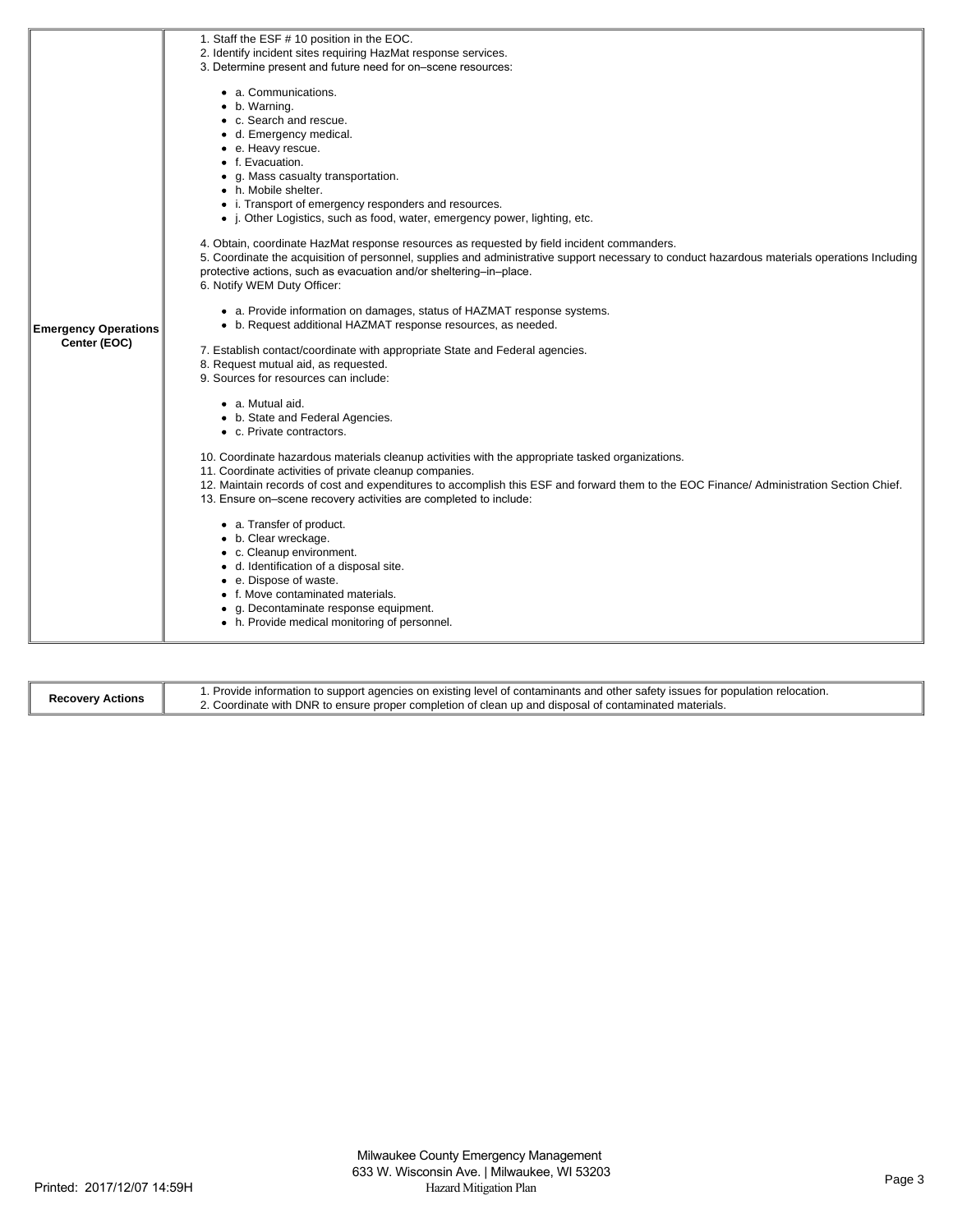| <b>SUPPORT DEPARTMENTS RESPONSIBILITIES/TASKS</b>                             |                                                                                                                                                                                                                                                                                                                                                                                                                                                                                                                                                       |  |
|-------------------------------------------------------------------------------|-------------------------------------------------------------------------------------------------------------------------------------------------------------------------------------------------------------------------------------------------------------------------------------------------------------------------------------------------------------------------------------------------------------------------------------------------------------------------------------------------------------------------------------------------------|--|
| <b>Environmental Clean</b><br><b>Up Contractors</b>                           | 1. Provide environmental clean-up, disposal and remediation services.                                                                                                                                                                                                                                                                                                                                                                                                                                                                                 |  |
| <b>Fire Departments</b>                                                       | 1. Provide initial response and assessment (to level of training) of HazMat incidents and coordination with local and regional HazMat Teams.<br>2. Provide rehab, communications and other support.                                                                                                                                                                                                                                                                                                                                                   |  |
| Hospital                                                                      | 1. Provide personnel, equipment, supplies and other resources necessary to aid in the treatment of the injured or contaminated victims.                                                                                                                                                                                                                                                                                                                                                                                                               |  |
| <b>Law Enforcement</b><br><b>Agencies</b>                                     | 1. Provide support to Incident Commander as requested. Actions can include:<br>• a. Enforce the warm zone perimeter established by the Fire IC.<br>• b. Implement evacuation as requested by the Fire IC.<br>• c. Provide security of evacuated area, traffic rerouting, and re-entry.<br>• d. Upon request, provide security for command post, media areas, etc.                                                                                                                                                                                     |  |
| <b>LEPC - Reporting/</b><br><b>Planning/Exempt</b><br><b>Facilities</b>       | 1. Submit chemical inventories, reports, plans, etc. to the Local Emergency Planning Committee (LEPC) and the local Fire Departments.<br>2. Cooperate with local officials in developing and reviewing emergency plans.<br>3. Report any actual or potential releases immediately.<br>4. Provide immediate response to the scene with trained personnel and equipment to contain, clean up and decontaminate the affected area as<br>requested.<br>5. Establish contact with the Fire Incident Commander with information pertinent to the emergency. |  |
| <b>Milwaukee</b><br><b>County Department of</b><br>- Facilities<br>Management | $\parallel$ 1. Support on-scene operations with personnel, equipment, supplies as requested.<br>Administrative Services 2. Assist Fire Department with containment and diking.<br>3. Provide traffic control devices and advice on evacuation routing.                                                                                                                                                                                                                                                                                                |  |
| <b>Milwaukee County</b><br><b>Emergency Medical</b><br><b>Services</b>        | 1. Provide emergency medical care resources as requested.                                                                                                                                                                                                                                                                                                                                                                                                                                                                                             |  |
| <b>Milwaukee County</b><br>Office of Emergency<br>Management                  | 1. Make required notifications to state and federal authorities.<br>2. Document actions/events.<br>3. Provide a resource management system to ensure appropriate resources are provided to the Incident Commander at the scene of an emergency<br>(specialists, containment materials, etc.).<br>4. Provide emergency information (through PIO) regarding public protective actions.<br>5. Maintain Community Right-to-Know data base.                                                                                                                |  |
| <b>Public Health</b><br>(Municipal)                                           | 1. Identify needed public health resources and facilitate their receipt/ deployment.<br>2. Conduct surveillance on exposed individuals.<br>3. Provide public health information.<br>4. Provide personnel, equipment, supplies and other resources necessary to aid the hazardous materials response with information regarding public<br>health issues arising from the release of the hazardous materials.<br>5. Provide expertise and quidance in remediation of the affected sites.                                                                |  |
| <b>Public Works</b><br>(Municipal)                                            | 1. Support on–scene operations with personnel, equipment, supplies as requested.<br>2. Assist Fire Department with containment and diking.<br>3. Provide traffic control devices and advice on evacuation routing.                                                                                                                                                                                                                                                                                                                                    |  |
| <b>ATTACHMENTS</b>                                                            | Spill/Release notification.                                                                                                                                                                                                                                                                                                                                                                                                                                                                                                                           |  |
| <b>REFERENCES</b>                                                             | 1. Countywide Hazardous Materials Response Plan.<br>2. Milwaukee County Crude-By-Rail Emergency Response Planning Guidance<br>3. State Hazmat Teams Map and<br>4. State Pipeline Map (w/Milwaukee County inset).                                                                                                                                                                                                                                                                                                                                      |  |